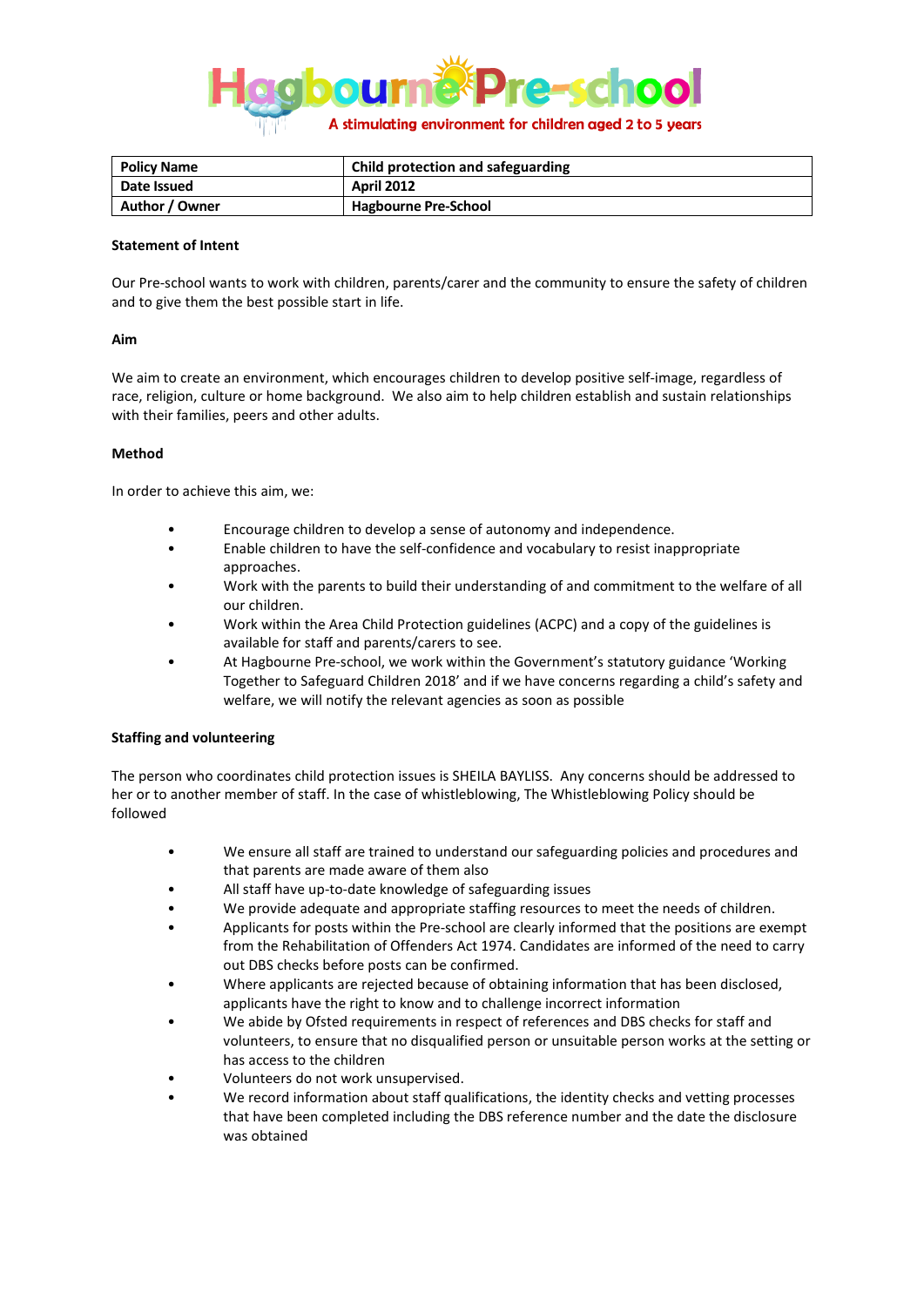

- We inform all staff that they are expected to disclose any convictions, cautions, court orders or reprimands and warnings which may affect their suitability to work with children (whether received before or during their employment with Hagbourne Pre-school)
- All staff and volunteers must understand and comply with the requirements sent out relating to Disqualification by association.
- We follow GDPR principles with regard to collecting, processing and maintaining personal.
- We abide by the Safeguarding Vulnerable Groups Act (2006) requirements in respect of any person who is dismissed from our employment, or resigns in circumstances that would otherwise have lead to dismissal for reasons of child protection concern.
- We have procedures for recording the details of visitors to the Pre-school.
- We take security steps to ensure that we have control over who comes into the Pre-school so that no unauthorised person has unsupervised access to the children.
- We take steps to ensure children are not photographed or filmed for any other purpose than to record their development or participation in events organised by Hagbourne Pre-school. Parents sign a consent form and have access to records holding visual images of their child. See also Camera, mobile telephone and Photographic Equipment Policy

We at Hagbourne Pre-school, are committed to responding promptly and appropriately to all incidents or concerns of abuse that may occur and to work with the statutory agencies to obtain the correct outcome for the safety and well-being of the child/children concerned

## **Responding to suspicions of abuse**

- We acknowledge that abuse of children can take different forms physical, emotional, sexual and neglect
- Children who are experiencing abuse in any form, may demonstrate this through;
	- Deterioration in their general well-being
	- **Significant changes in their behaviour**
	- Unexplained bruising, marks or signs of possible neglect or abuse
	- Their comments which may give cause for concern, or the things they say (direct or indirect disclosure)
	- Changes in their appearance, behaviour or play
	- Or give reason to suspect neglect or abuse outside the setting
- We take into account factors affecting parental capacity, such as social exclusion, domestic violence, parent's drug or alcohol abuse, mental or physical illness or parent's learning disability
- We are aware of other factors that affect children's vulnerability such as abuse of disabled children; fabricated or induced illness; child abuse linked to beliefs; sexual exploitation of children, such as through internet abuse; and Female Genital Mutilation; that may affect or may have affected, children using our provision
- Hagbourne Pre-school is also aware that some children and young people are affected by gang activity, complex, multiple or organised abuse, through forced marriage or honour based violence or may be victims of child trafficking. While this may be less likely to affect the children in our care, we may become aware of any of these factors affecting older children and young people who may come into contact with them

## **Procedure**

- If we believe that a child in our care or any child known to us may be affected by any of above factors, we follow the procedure below for reporting child protection concerns
	- The child's key person makes a dated record of the details of the concerns, where such evidence is apparent and informs the 'designated person'
	- The information will be stored in the child's personal file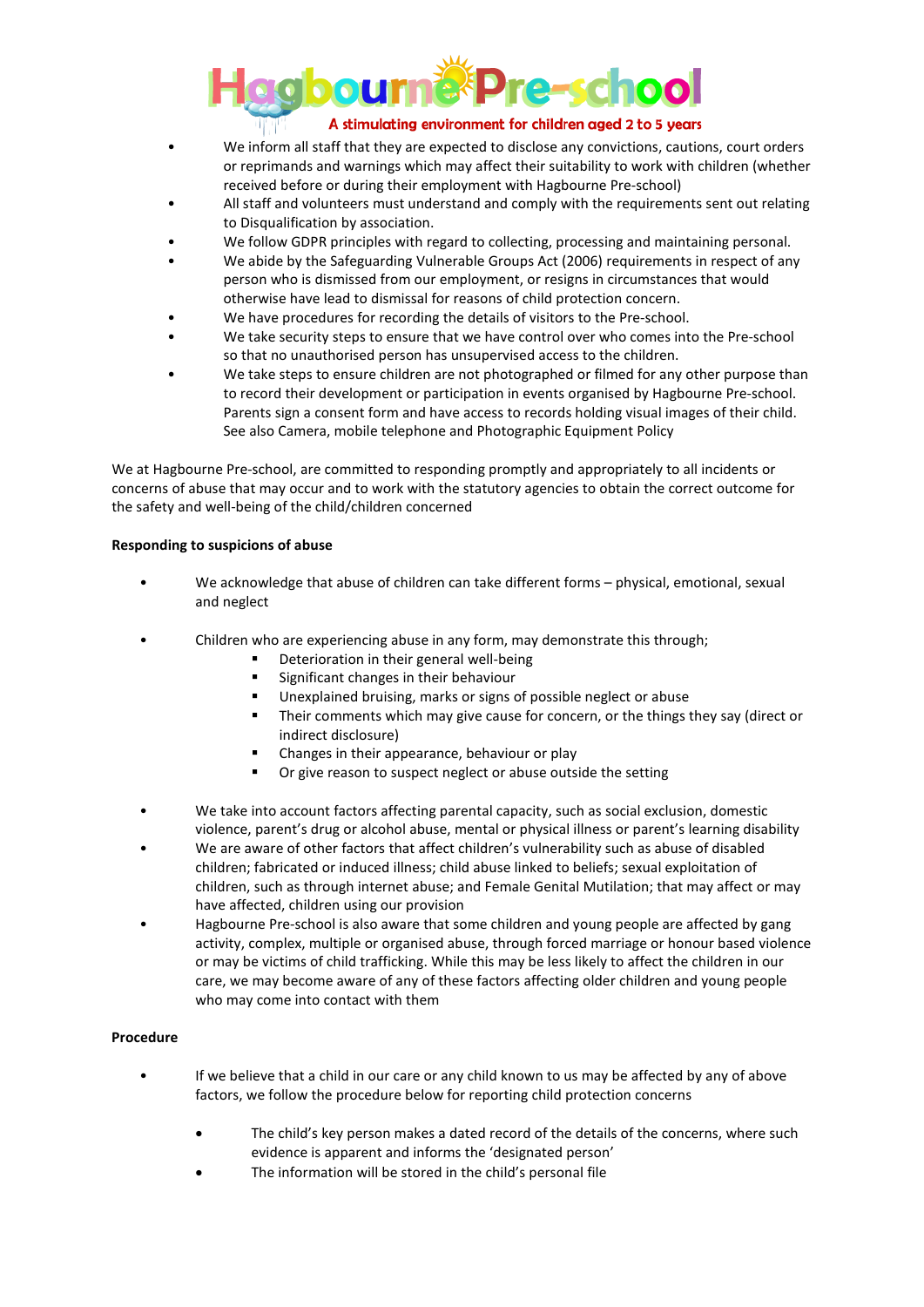

- The designated person will refer the concerns to the local authority children's social care team and co-operate fully in any resulting investigation. In some cases this may mean the police or other agency identified by the Local Safeguarding Children Board
- All staff take care not to influence the outcome either through the way they speak to the child or by asking the child questions

# **Recording suspicions of abuse and disclosure**

- When a child makes comments to a member of staff that give cause for concern (disclosure), or a member of staff observes changes or signals that give cause for concern, that member of staff;
	- Listens to the child, offers reassurance and assurance that they will take action
	- Does not question the child
	- Makes a written record, forming an objective record of the observation or disclosure that includes: the date and time of the observation or disclosure: the exact words spoken by the child as far as possible: the name of the person to whom the concern was reported and names of any other person present at the time
	- The record is signed and dated and kept in the child' personal file
	- The staff member acting as the designated person is informed at the earliest opportunity
	- We follow the steps and procedures set down by the Local Safeguarding Children Board for recording and reporting concerns

## **Informing Parents**

- Parents are normally the first point of contact. Any concerns would normally be discussed with the parents to gain their point of view of events, unless we feel this may but the child at greater risk
- We inform parents when we make a record of a concern in their child's file. A record is also made of any discussion we have with them regarding the concern
- If a report is to be made to the authorities, we follow the guidance of the Local Safeguarding Children Board, as to whether the child's parents are informed at the same time

## **Liaison with other agencies**

- Hagbourne Pre-school works within the Local Safeguarding Children Board guidelines
- Procedures are in place for contacting the local authority regarding child protection issues
- Ofsted are informed of any incident or accident and any changes in our arrangements which may affect the well-being of the children in our care, or where an allegation is made against a member of staff (whether the allegations relate to harm or abuse committed on the premises or elsewhere)
- Notifications are made to Ofsted as soon as possible, but at the latest within 14 days of the allegation being made
- Contact details for the NSPCC are also kept

# **Allegations against staff**

- We ensure all parents know how to complain about the behaviour or actions of staff or volunteers within the setting, which may include an allegation of abuse
- We respond to any inappropriate behaviour displayed by members of staff or any other person working with the children, this includes;
	- Inappropriate sexual comments
	- Excessive one-to-one attention beyond the requirements of their usual role and responsibilities
	- Inappropriate sharing of images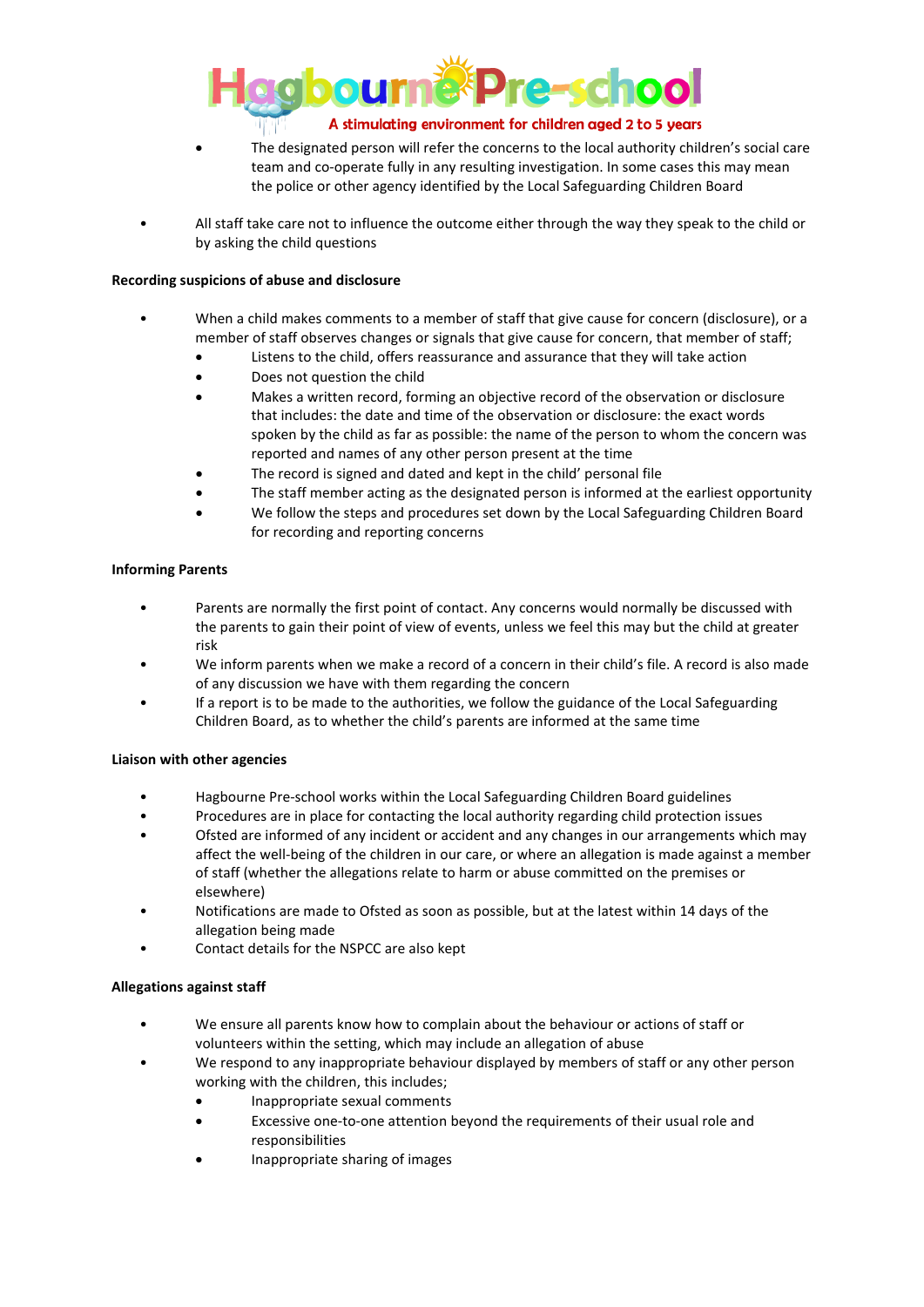

- We respond to any allegation of child abuse made against a member of staff or volunteer. This may come from a parent, another staff member or a child's disclosure.
- Hagbourne Pre-school follows the guidance of the Local Safeguarding Children Board when responding to any complaint the a member of staff or volunteer within the setting has abused a child
- Parents are made aware of our Complaint Policy and Procedure, which is on display in the entrance hall

### **Procedure**

- The allegation must be reported to the Local Authority Designated Officer (LADO) as soon as possible. They will provide advice on how the investigation should proceed and what action needs to be taken to ensure all the children concerned are appropriately safeguarded. The following procedure should be followed;
	- A record is made of the details of the disclosure/information, which gives cause for concern. This is recorded in the child's file
	- The designated person with in the setting will inform the Chair of the management committee and the Local Authority Designated Officer (LADO)
	- Ofsted will be informed as soon as possible, as to what measures we have taken. At the latest within 14 days of the allegation being made, as we are aware that is an offence not to do this
	- Where the children's social care and management committee agree it is appropriate in the circumstances, the Chair will suspend the member of staff on full pay, or the volunteer, for the duration of the investigation. This is not an indication of admission that the alleged incident has taken place, but is to protect staff, as well as children and families throughout the investigation
	- Hagbourne Pre-school will cooperate fully with any investigation carried out
	- If the results of the investigation are proved to be justified, then disciplinary action will be taken and legal advice sought

## **Disciplinary Action**

IF a member of staff or a volunteer is dismissed from the Pre-school due to engaging in activities that give cause for concern for the safeguarding of children or vulnerable adults, or internally disciplined because of misconduct relating to a child, we will notify the Independent Safeguarding Authority (ISA) of any relevant information.

A referral will also be made to the Disclosure and Barring Service if a dismissal has occurred, as the individual could pose a threat to children

See also Disciplinary & Grievance Policy

#### **Planning**

• The layout of the room allows for constant supervision. Where children need to spend time away from the rest of the group the door is left ajar, for example to go to the toilet, or place things in their book bag

#### **Training**

• All staff are Safeguard trained, to allow them to recognise signs and symptoms of possible abuse and neglect and to ensure all staff are fully aware of the local authority guidelines.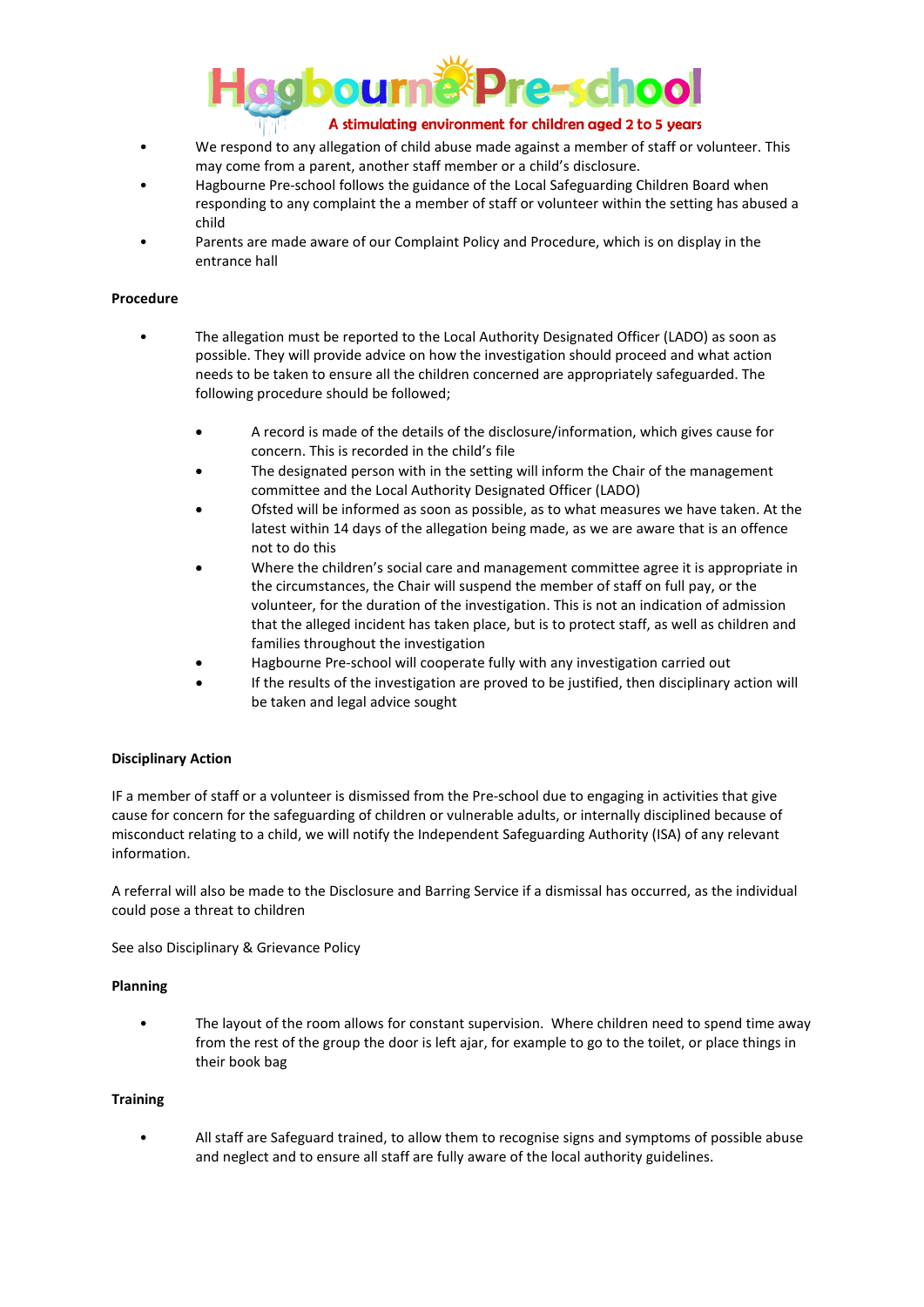

- We ensure that the designated person receives training in accordance with the Local Safeguarding Children Board
- Hagbourne Pre-school ensures all staff know the procedures for reporting and recording any concerns regarding child safety and welfare
- All staff are aware of the Whistle Blowing Policy

# **Curriculum**

- We introduce key elements of child protection into our foundation stage curriculum, so that children can develop understanding of why and how to keep safe, by promoting their personal, social and emotional development
- We create within the Pre-school a culture of value and respect for the individual, having a positive regard for the children's heritage arising from their ethnicity, language spoken at home, culture and social background
- We ensure that this is carried out in a way that is appropriate for the ages and stages of our children.

## **Confidentiality**

- All suspicions and investigations are kept confidential and shared only with those who need to know.
- All information is shared under the guidance of the Local Safeguarding Children Board

## **Support to families**

- Hagbourne Pre-school believes in building trust and supportive relationships with families, staff and volunteers within the setting
- We make it clear to parents our role and responsibilities in relation to child protection, such as for the reporting of concerns, information sharing, monitoring the child and liaising at all times with the local children's social care team
- The child and the family are welcome whilst investigations are being made in relation to the alleged abuse
- We follow the Child Protection Plan as set out by the child's social care worker in relation to the setting's designated role and tasks in supporting that child and their family, subsequent to any investigation
- Confidential records which are kept on the child, are shared with the child's parents or those who have parental responsibility for the child, in accordance with the Confidentiality and Client Access to Records procedure, only if appropriate under the guidance of the Local Safeguarding Children Board

## **Didcot Foodbank referrals**

• The Chairperson and the Playleader can make a referral to the local foodbank for families in urgent need. If a family is in need and would like support of this nature they can approach the playleader or chairperson for more information.

The relevant legal information is:

The Rehabilitation of Offenders Act The Children Act (1989) Human Rights Act (1998) The Protection of Children Act (1999) Data Protection Act (1999) Safeguarding Vulnerable Groups (2006)

Further guidance